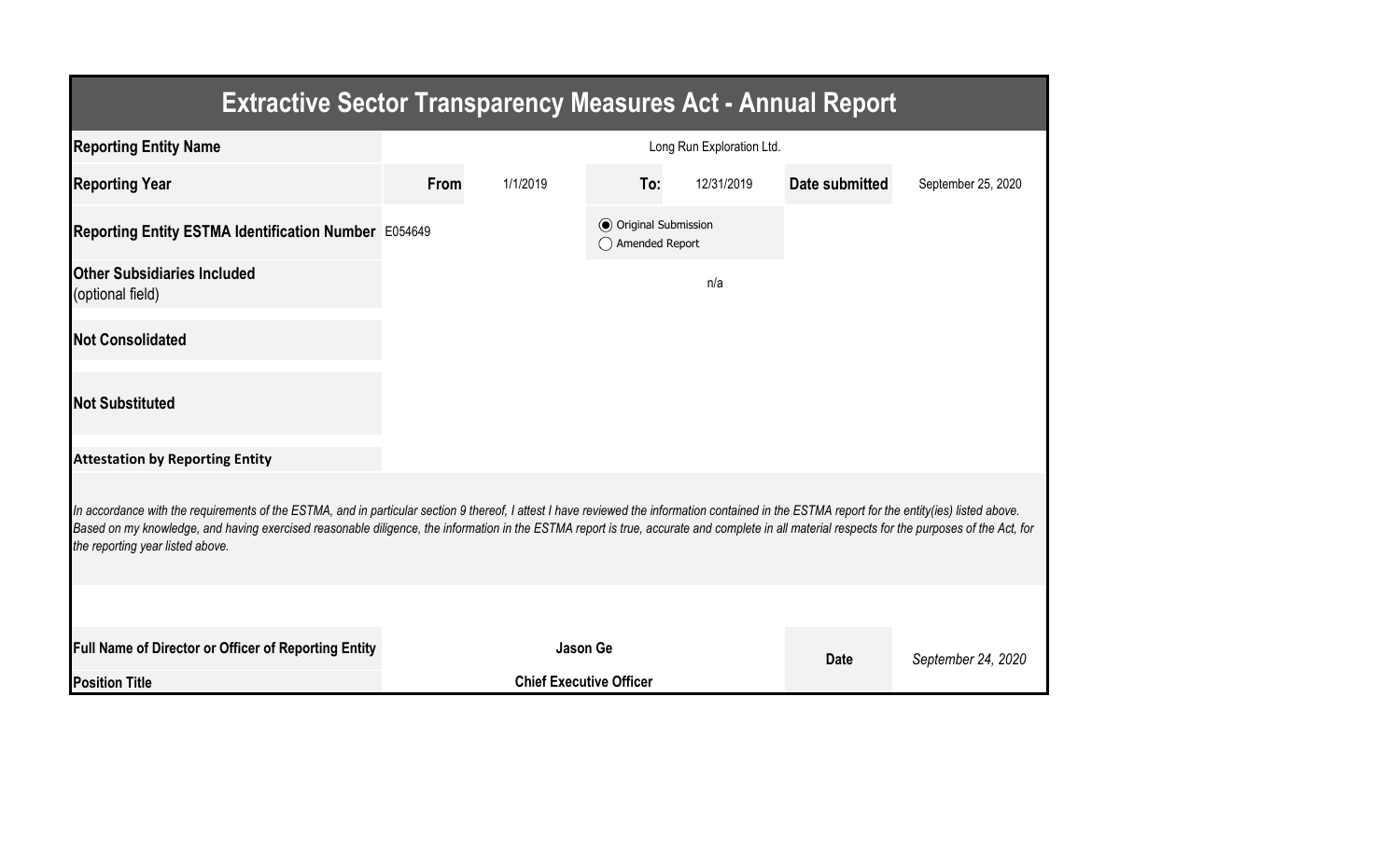| <b>Extractive Sector Transparency Measures Act - Annual Report</b> |                                          |                                                                                 |              |                  |           |                                             |                |                  |                                               |                                      |                                                                                                                                                |  |
|--------------------------------------------------------------------|------------------------------------------|---------------------------------------------------------------------------------|--------------|------------------|-----------|---------------------------------------------|----------------|------------------|-----------------------------------------------|--------------------------------------|------------------------------------------------------------------------------------------------------------------------------------------------|--|
| <b>Reporting Year</b>                                              | From:                                    | 1/1/2019                                                                        | To:          | 12/31/2019       |           |                                             |                |                  |                                               |                                      |                                                                                                                                                |  |
| <b>Reporting Entity Name</b>                                       |                                          | Long Run Exploration Ltd.                                                       |              |                  |           | <b>Currency of the Report</b>               | CAD            |                  |                                               |                                      |                                                                                                                                                |  |
| <b>Reporting Entity ESTMA</b>                                      | E054649                                  |                                                                                 |              |                  |           |                                             |                |                  |                                               |                                      |                                                                                                                                                |  |
| <b>Identification Number</b>                                       |                                          |                                                                                 |              |                  |           |                                             |                |                  |                                               |                                      |                                                                                                                                                |  |
| <b>Subsidiary Reporting Entities (if</b><br>necessary)             |                                          |                                                                                 |              |                  |           |                                             |                |                  |                                               |                                      |                                                                                                                                                |  |
| <b>Payments by Payee</b>                                           |                                          |                                                                                 |              |                  |           |                                             |                |                  |                                               |                                      |                                                                                                                                                |  |
| Country                                                            | Payee Name <sup>1</sup>                  | Departments, Agency, etc<br>within Payee that Received<br>Payments <sup>2</sup> | <b>Taxes</b> | <b>Royalties</b> | Fees      | <b>Production Entitlements</b>              | <b>Bonuses</b> | <b>Dividends</b> | Infrastructure<br><b>Improvement Payments</b> | <b>Total Amount paid to</b><br>Payee | Notes <sup>34</sup>                                                                                                                            |  |
| Canada - Alberta                                                   | PADDLE PRAIRIE METIS SETTLEMENT          |                                                                                 |              | 10,000           | 1,090,000 |                                             | 100,000        |                  |                                               | 1,200,000                            |                                                                                                                                                |  |
| Canada -Alberta                                                    | MUNICIPAL DISTRICT OF SMOKY RIVER NO.130 |                                                                                 | 200,000      |                  | 50,000    |                                             |                |                  |                                               | 250,000                              |                                                                                                                                                |  |
| Canada -Alberta                                                    | <b>STARLAND COUNTY</b>                   |                                                                                 | 100,000      |                  |           |                                             |                |                  |                                               | 100.000                              |                                                                                                                                                |  |
| Canada -Alberta                                                    | <b>STURGEON COUNTY</b>                   |                                                                                 | 90,000       |                  | 30,000    |                                             |                |                  |                                               | 120.000                              |                                                                                                                                                |  |
| Canada -Alberta                                                    | Government of Alberta                    |                                                                                 | 110,000      | 5,570,000        | 4,620,000 |                                             |                |                  |                                               |                                      | Royalties include the fair market value of crude oil<br>10,300,000 royalties paid in-kind, estimated using Long Run's<br>realized sales price. |  |
| <b>Additional Notes:</b>                                           |                                          |                                                                                 |              |                  |           | All payments were made in Canadian dollars. |                |                  |                                               |                                      |                                                                                                                                                |  |